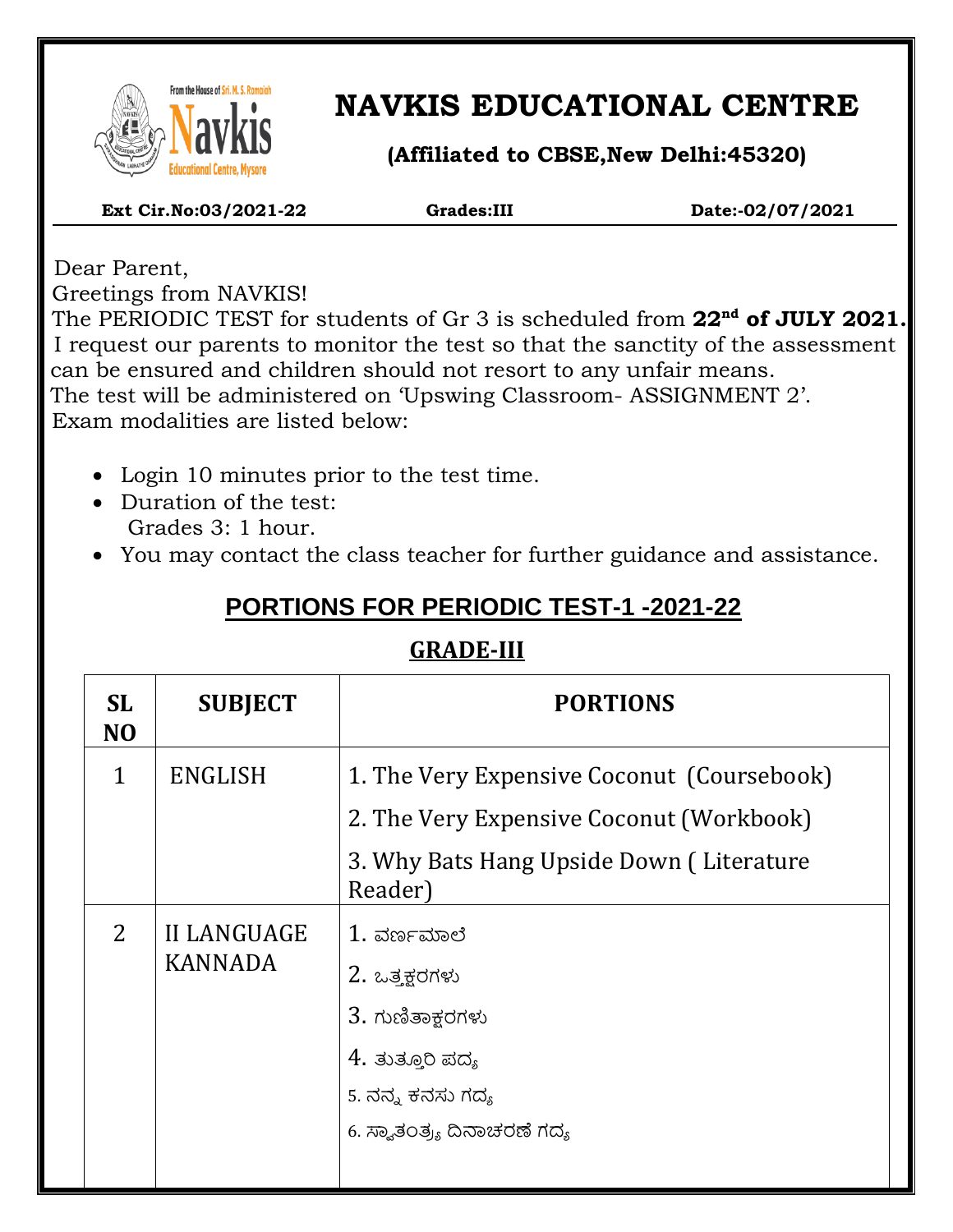| $\overline{3}$ | <b>III LANGUAGE</b><br><b>KANNADA</b> | 1. ನೋಡಿ ಕಲಿ                                           |  |
|----------------|---------------------------------------|-------------------------------------------------------|--|
|                |                                       | 2. ಚಿತ್ರ ಗುರುತಿಸಿ                                     |  |
| $\overline{4}$ | <b>II LANGUAGE</b>                    | $1.$ किरण                                             |  |
| <b>HINDI</b>   |                                       | 2. रविंद्र की कलम पे                                  |  |
| 5              | <b>III LANGUAGE</b><br><b>HINDI</b>   | $1.$ अशोक और अलका                                     |  |
|                |                                       | 2. किशन की तंदुरुस्ती                                 |  |
| 6              | <b>MATHEMATICS</b>                    | 1. Numbers                                            |  |
|                |                                       | 2. Addition                                           |  |
|                |                                       |                                                       |  |
| 7              | <b>SCIENCE</b>                        | 1. Living and Non-Living Things                       |  |
|                |                                       | 2. Parts of a Plant                                   |  |
|                |                                       | 3. Eating Habits of Animals                           |  |
| 8              | SOCIAL<br><b>SCIENCE</b>              | 1. Chapter1 - Our Universe                            |  |
|                |                                       | 2. Chapter 2- The Earth-It's surface and<br>movements |  |
|                |                                       | 3. Chapter 3 - Continents and Oceans                  |  |
|                |                                       | 4. Chapter 4 - Using Directions                       |  |
|                |                                       | 5. Chapter5-Weather, Seasons and Climate              |  |
|                |                                       | 6. Chapter6 - India Physical                          |  |